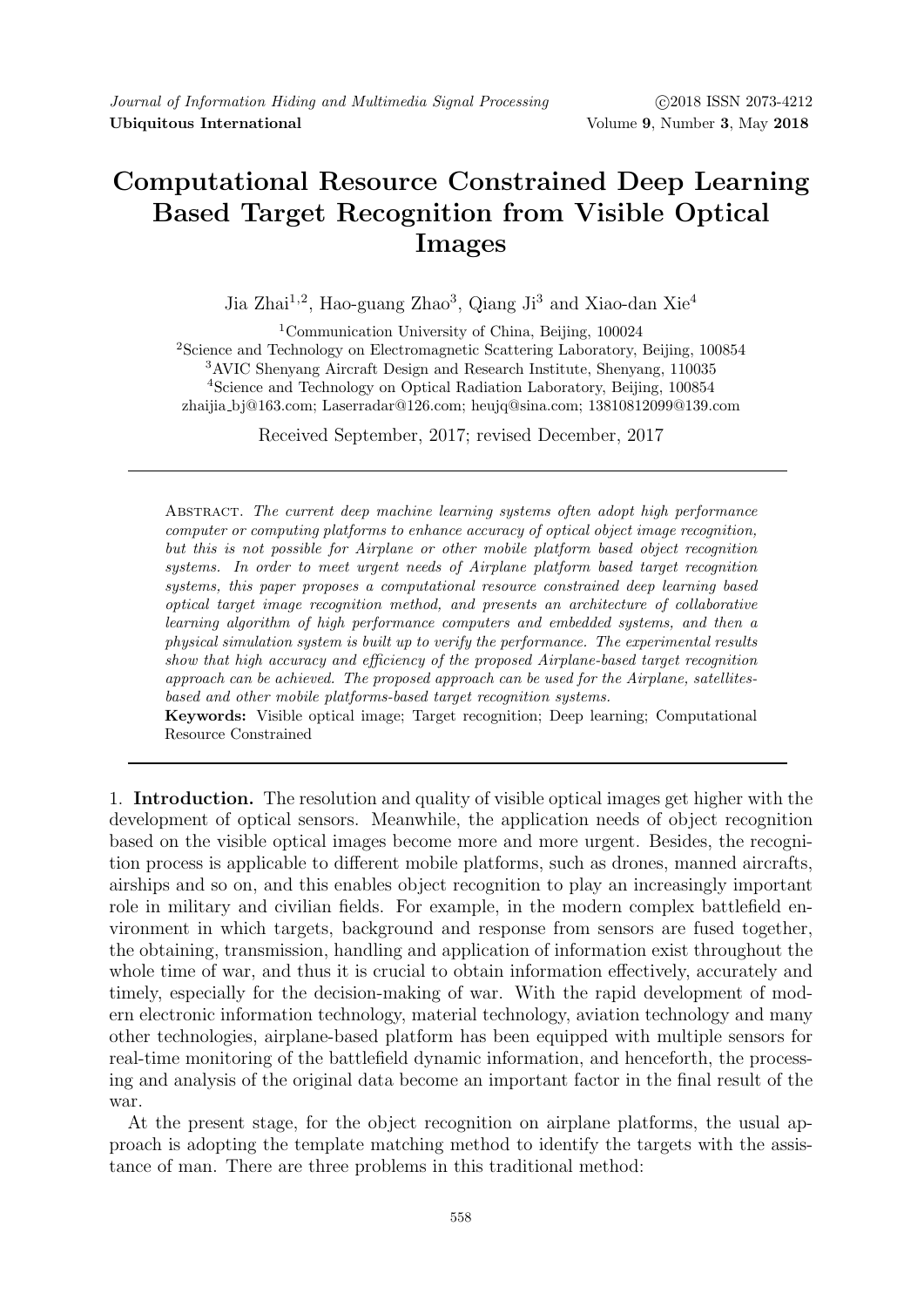- The recognition accuracy rate depends on the accuracy of feature selection and feature modeling. Good recognition results can only be achieved from high robustness features by extracting the characteristics of goods. However features are often affected by illumination variation, background change and different shooting angles, and this leads to heavy dependence on work experience.
- The method is not effective for targets without some clear characteristics, or multiple targets which are needed to identify from massive data, and still relies on human interpretation.
- The method needs a large number of target feature templates to have a good accuracy which will affect the processing speed.

In order to achieve fast and efficient autonomous recognition on aircrafts, some ideas need to be borrowed from the fields of big data, machine learning and artificial intelligence. Deep learning[1] makes it possible to real-time recognize target and mine data based on data model without features, and it is a way of modeling patterns which is a statistical probability model based on large amount of data in the field of machine learning. In addition, after automatic modeling of various patterns (such as sound, images, etc.), it can identify these patterns with no need of manual extraction of features.

Object recognition  $|1||2|$  is one of the most remarkable fields where deep learning can be applied to. As deep learning technology becomes more and more prominent in accuracy, robustness and other aspects, its network structure is also constantly improving. Based on CNN?Convolutional Neural Network?, various network structures suitable for different needs arises, such as R-CNN (Region Based CNN)[3], Fast R-CNN (Fast Region Based CNN)[4] and Faster R-CNN (Faster Region Based CNN) [5]. In 2015, He et al.[6] proposed a 152 layers residual network (Residential Network, ResNet) to recognize ImageNet data set, and the recognition error rate was reduced to below 3.57%, which was beyond the human eye recognition ability.

In China, deep learning is only applied to image and voice recognition in the commercial area, while in the United States and some other western countries, artificial intelligence has been combined with aircraft (especially unmanned aircraft) technology, which has started a new round of military revolution. On December 14, 2015, the United States Secretary of Defense clearly put forward that the autonomous learning systems, which were closely related to the intelligent unmanned aircraft technology, were one of the five key technologies supporting the U.S. military technology in its top position in the world. For reconnaissance and attack, the US DARPA has made great efforts to apply the latest technology of artificial intelligence to the rapid and accurate object recognition of complex platforms such as unmanned aerial vehicles (UAVs).

In summary, in order to realize the transition from traditional aircraft to the autonomous intelligent ones, and to solve the traditional airplane object recognition problems, a research on intelligent sensing technology based on deep learning for airplane platform needs to be carried out to achieve fast and efficient autonomous on-board recognition. The deep learning recognition method in the battlefield has prominent advantages as well as challenges. For one thing, the battlefield environment is complex and changeable, in which occlusion and interference are normal, and therefore the general deep learning object recognition method should be optimized and adapted to realize high speed real time autonomous recognition in order to meet the real-time needs in the high dynamic and strong jamming battlefield environment. For another, since intelligent awareness for airplane platform relies on computing resources, application research on intelligent sensing device needs to be carried out to solve the problem caused by the limitation of airplane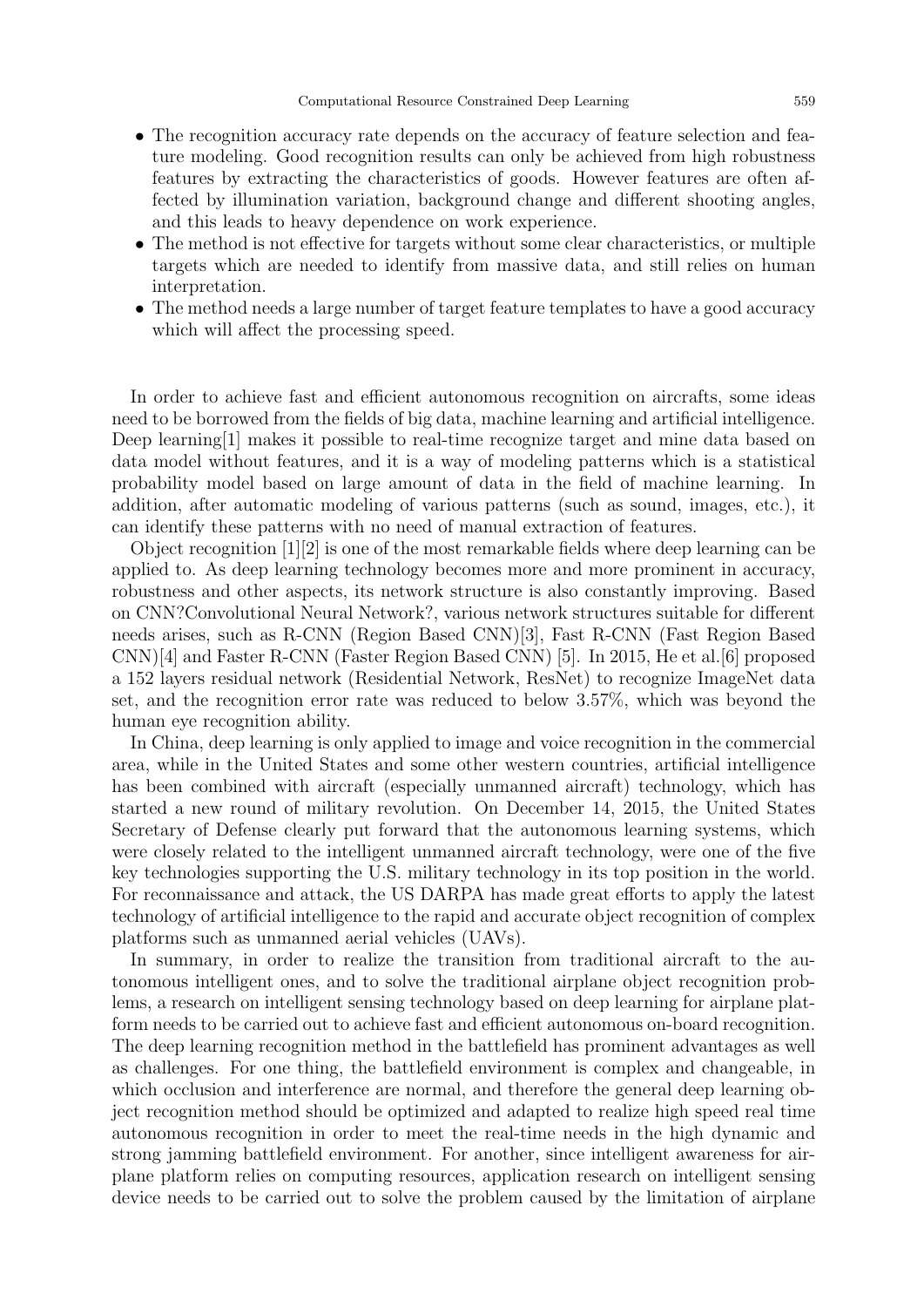hardware capacity, such as localization, miniaturization, low power consumption and poor environmental adaptability, and to make use of these devices for actual combat.

This paper intends to apply deep learning technology to intelligent airplane sensing and awareness area. It proposes a deep learning method of target recognition based on visible optical image using resource-limited device, and a deep learning algorithm framework based on the collaboration of high performance computer and embedded systems. And the method is equipped with a physical simulation system to verify the performance. The experimental results show that this method can effectively improve the accuracy and speed of airplane object recognition and it can be applied to the recognition of objects carried on LEO satellite as well as other mobile platforms besides airplane.

2. Overall structure. In order to solve the traditional Airplane object recognition problem and to realize fast and efficient implementation of autonomous recognition, it is necessary to combine the characteristics of feature generation technology based on photoelectric mechanism and intelligent awareness of deep learning. Power consumption of the airplane carried platform also needs to be minimized with careful design, and this can be realized with an on-board device for aircraft. Another work is the big data service platform at the backend. The overall architecture is shown in figure 1.

In general, the big data service application platform consists of hardware layer, data layer, algorithm layer and application layer. And the layers are organically integrated and support each other. The storage server hardware layer provides HDFS storage management services for the data layer. The training server provides computing resources for algorithms training. The recognition server provides services for the application layer by realizing the recognition and the collection of the recognition rate statistics function.

The data layer, with the measured data and feature generation data in it, provides the algorithm layer with a large number of training samples. The algorithm layer automatically mines key target features and the output of the model will be used by the recognition layer.

The statistics of accuracy rate is calculated in the application layer, and network model will be improved after using these statistics to form a more accurate network model. And the new images and videos input can also be used as effective supplementary for the data layer.

The front end intelligent object recognition device uses the Storm based distributed architecture to integrate ARM type CPU and multi-GPU. It can load deep learning network models to achieve object recognition from video stream and develops a small-size intelligent object recognition device with low power consumption.

## 3. Computational resource constrained object recognition algorithm.

3.1. Work flow of object recognition based on deep learning. The architecture of deep-learning-based target recognition is shown in Figure 1, where the algorithm layer and the front-end smart object recognition device are the focuses.

The algorithm layer uses deep learning algorithm to realize the whole process of object recognition, which is divided into two parts, offline training part and online real-time recognition part. The overall process of target recognition is shown in Fig.2. First, it constructs the training sample image database in the offline training. The training data, including the measured data and the generated feature data set, are the input of the deep learning network. Then, the trained deep learning model with better recognition accuracy can be achieved by adjusting parameters of the deep learning network. In the online real-time recognition part, the CPU and multi-GPU embedded recognition system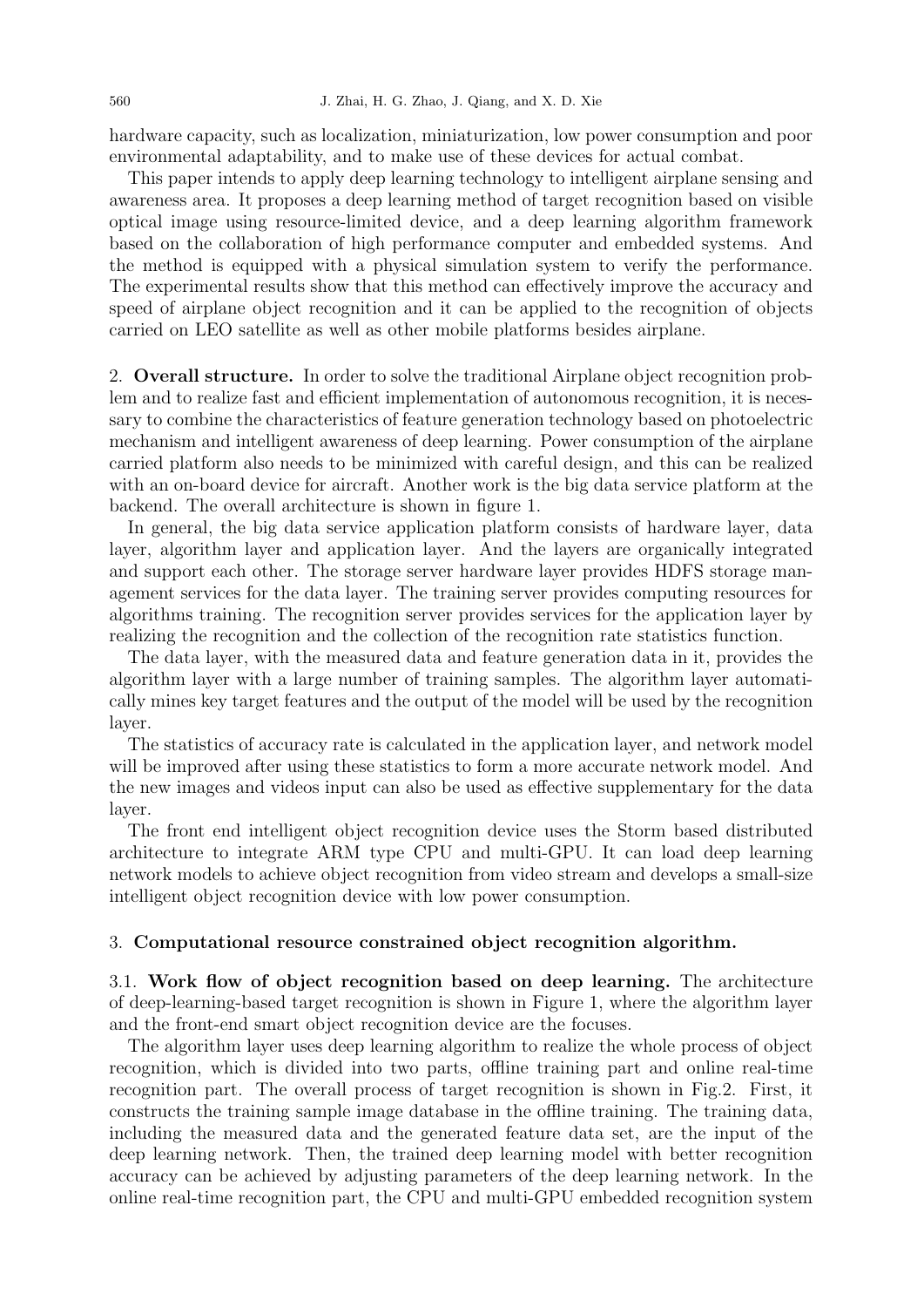

Figure 1. Architecture of deep-learning-based target recognition using high performance computing platform and embedded computing platform

is the key part. The ARM type CPU is used here to reduce power consumption. The preprocessing video capture is transferred to the trained deep learning model in the front-end intelligent object recognition device to realize real-time target recognition of the video. Every GPU uses the deep network model to detect objects in parallel and CPU merges results together according to time sequence. Then the final recognition results can be displayed and restored.

The overall architecture of the front-end smart object recognition device is shown in Figure 3, which consists of an ARM CPU and multiple Jetson TX1 GPUs. The storm stream processing framework is deployed on the hardware structure to improve the efficiency of the distributed computing. The video data can be collected and processed without relying on a remote server, and all functions can be completed locally. The platform can guarantee low power consumption and real-time object detection, and it also has good extensibility.

To summarize, the intelligent target awareness algorithm based on deep learning, and miniaturization low power consumption design of airplane platform equipment for the front-end intelligent object recognition is our two key technologies.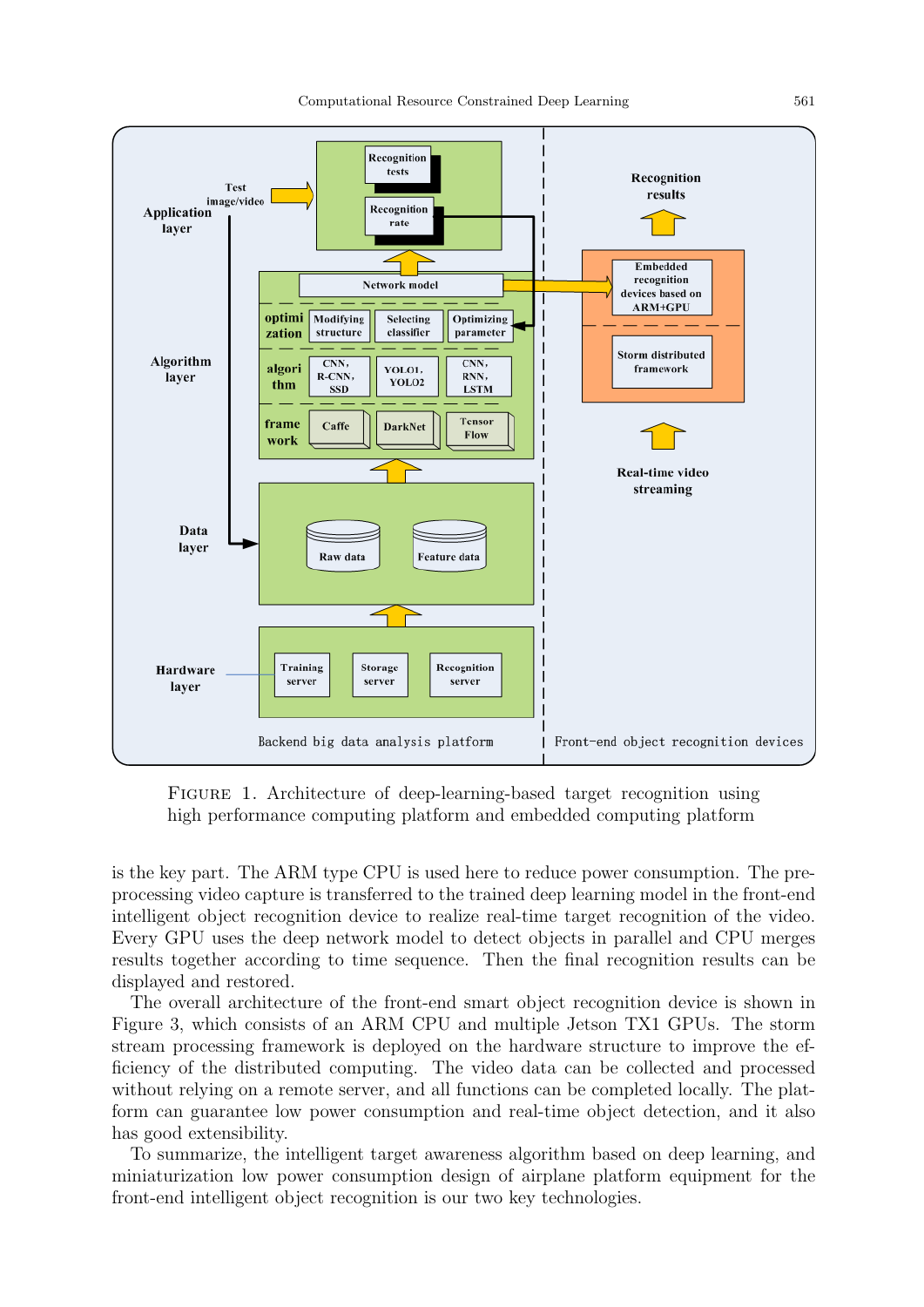

FIGURE 2. The overall process of target recognition



FIGURE 3. The intelligent target recognition front-end application architecture

3.2. Object recognition algorithm based on SSD network. Identifying video objects in each frame which often contains multiple targets to be detected is needed for airplane autonomous recognition. Therefore, the SSD (Single Shot Multi-Box Detector) method is adopted to improve the recognition capability of multiple objects detection while guaranteeing the performance. SSD produces a series of fixed-sized bounding boxes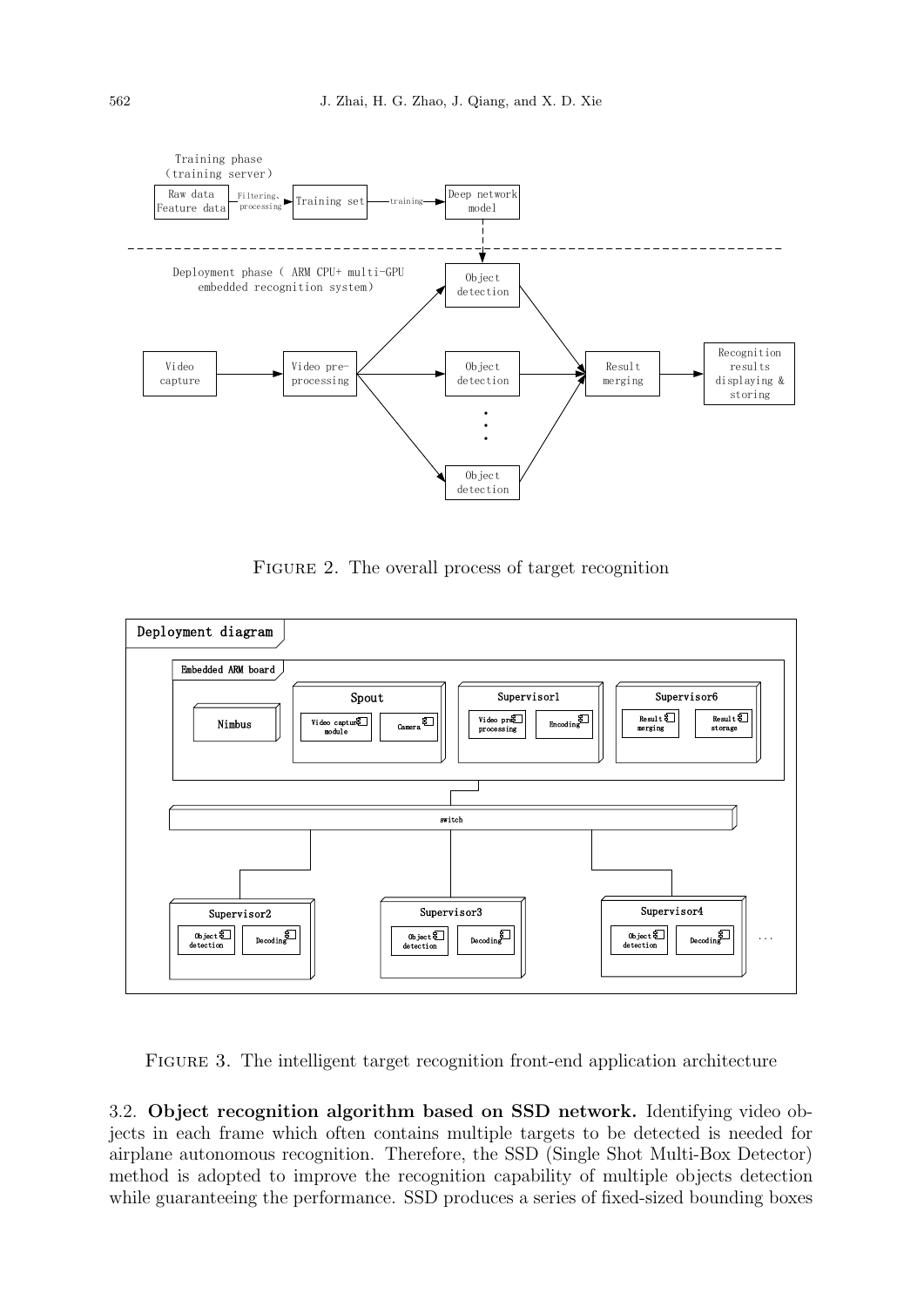and the possibility of containing object instances in each box based on a forward propagation convolutional neural network. SSD obtains the rectangle region in the image, its type and the type score corresponding to that region. The use of features of images in various scales of each location to conduct regression, which can ensure both speed and accuracy, is its superiority.

Firstly, the target image database is constructed, and then the training data set including target detection features are built by using the target image database. Secondly, the training data set is input to the SSD network for training, and then the SSD network parameters are continuously adjusted so that it can have better recognition accuracy. While the ratios of length and width of SSD final candidate frames are variable, the usual ratios of width and length of the targets are roughly the same. Therefore, this paper aims to improve the recognition frame and optimize the network by making its proportion in the range of prior knowledge so as to be more suitable for the detection of specific target.

The SSD training process consists of four steps, which is divided into two stages, as shown in figure 4:



Figure 4. The training process of SSD network model

The first stage is the forward propagation process. It consists of two main steps: Step 1, take a sample from the sample set and type it into the network; Step 2, calculate the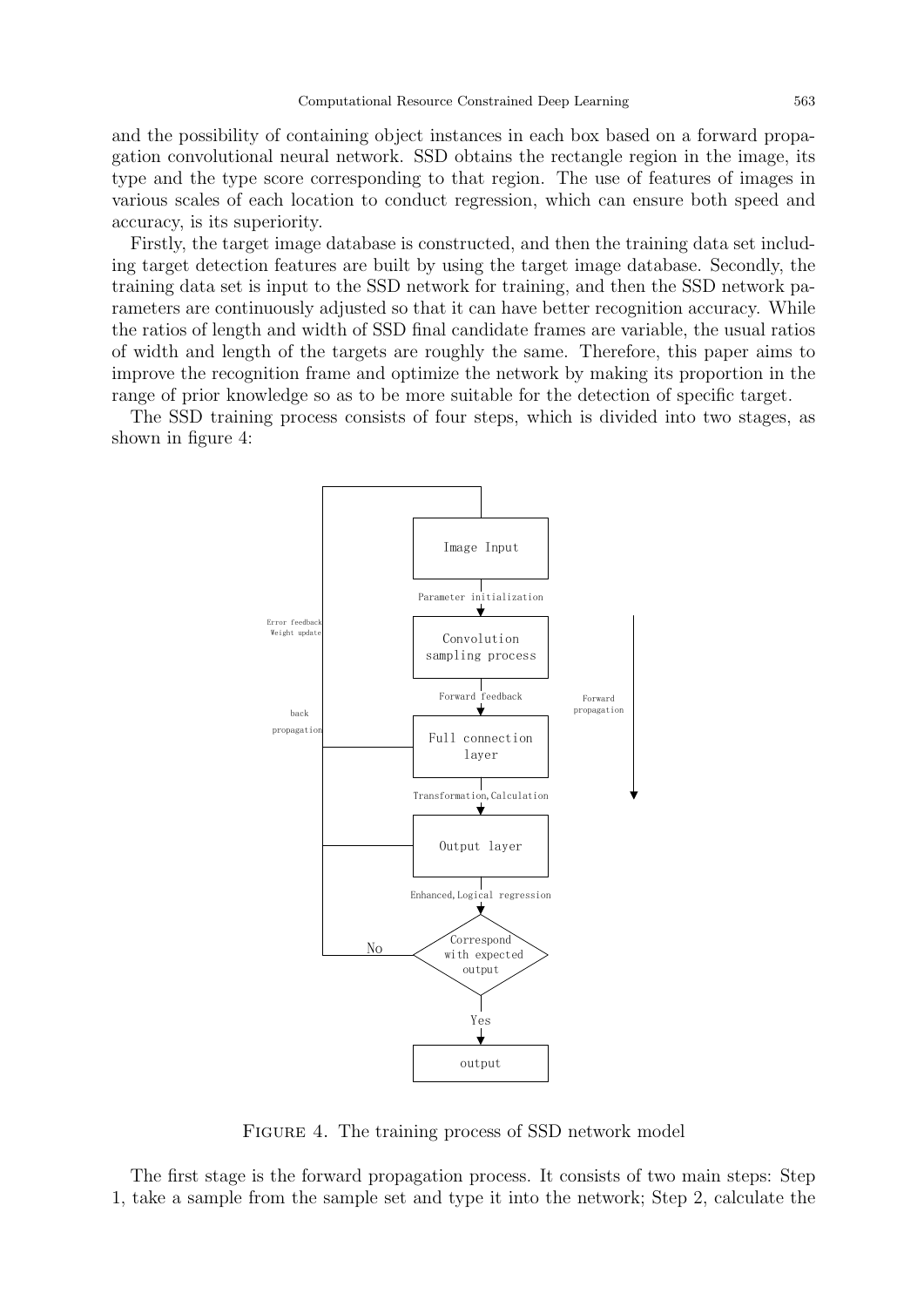corresponding actual output. At this stage, the input information is transformed layer by layer to the final output layer. The calculation process is actually performed by the network input and weight matrix multiplication in each layer, plusing some deviation, and finally getting the output.

The second stage is the reverse propagation process, which also consists of two main steps, i.e., calculating the difference between the actual output and the expected output and adjusting the weight matrix according to the method of minimizing error.

The training process of network includes forward propagation and back propagation. Forward propagation is mainly used for feature extraction and classification calculation. The back propagation is the inverse feedback of error and the updating calculation of weights. After the image input, neurons of all layers are initialized. Convolution and sampling are used to extract and map image features, where multiple convolution and sampling procedures can be employed. The multi-layers extraction process can extract useful information from the image. After the feature extraction is completed, the extracted features are fed forward to the full connection layer which contains multiple hidden layers. Then the data is transformed and calculated by the hidden layers. Finally, the result is fed back to the output layer and will be output if the test results are consistent with the expected results.

If the test results and expected results do not meet the need, the weights and biases will be reversely propagated to the training network. They will be transferred from the output layer backward to the fully connected layer and convolution sampling layer until every layer gets their gradient. Then, the weights are updated to start a new round of training until the optimal neural network is obtained.

3.3. A computational resource constrained deep learning object recognition system. In order to realize object recognition by using deep learning for airplane, an online processing model based on parallel computing with embedded GPUs is adopted to establish an application system with low power consumption. High performance deep neural network with large scale is achieved by high power consumption cost, but the computing power of mobile devices is limited by weight and battery capacity. Although mobile cloud computing helps to transfer a portion of the computation to the backend cloud server, the bandwidth, latency and availability will be severely tested when addressing high traffic and real-time streaming data. Therefore, it is necessary to design an embedded distributed platform for efficient calculation of deep learning networks.

Deep learning hardware accelerators require data level and work flow parallelism, multithreading and high memory bandwidth. A GPU can execute more instructions in each instruction cycle. Therefore, GPU is more suitable for large scale matrix convolution operation in deep learning than CPU. NVIDIA dominates the current deep learning market with its massively parallel GPU and dedicated GPU programming framework, CUDA. As is shown in Figure 6, NVIDIA Jetson TX1 is an embedded GPU designed for deep learning. It is based on the NVIDIA Maxwell<sup>TM</sup> architecture which has 256 CUDA cores, which provide more than 1 trillion performance floating-point operations, and 64 ARM CPU. The board integrates CPU and GPU functions into one unit and provides high floating point throughput with extremely low power consumption (10W).

Due to the limited computing power of TX1, a single block TX1 cannot meet the performance requirements for complex deep neural networks. Therefore, a parallel embedded framework is designed to achieve high real-time processing.

The whole framework takes Storm as the underlying infrastructure and uses Nimbus management cluster to realize cluster fault tolerance and scalability. The video capture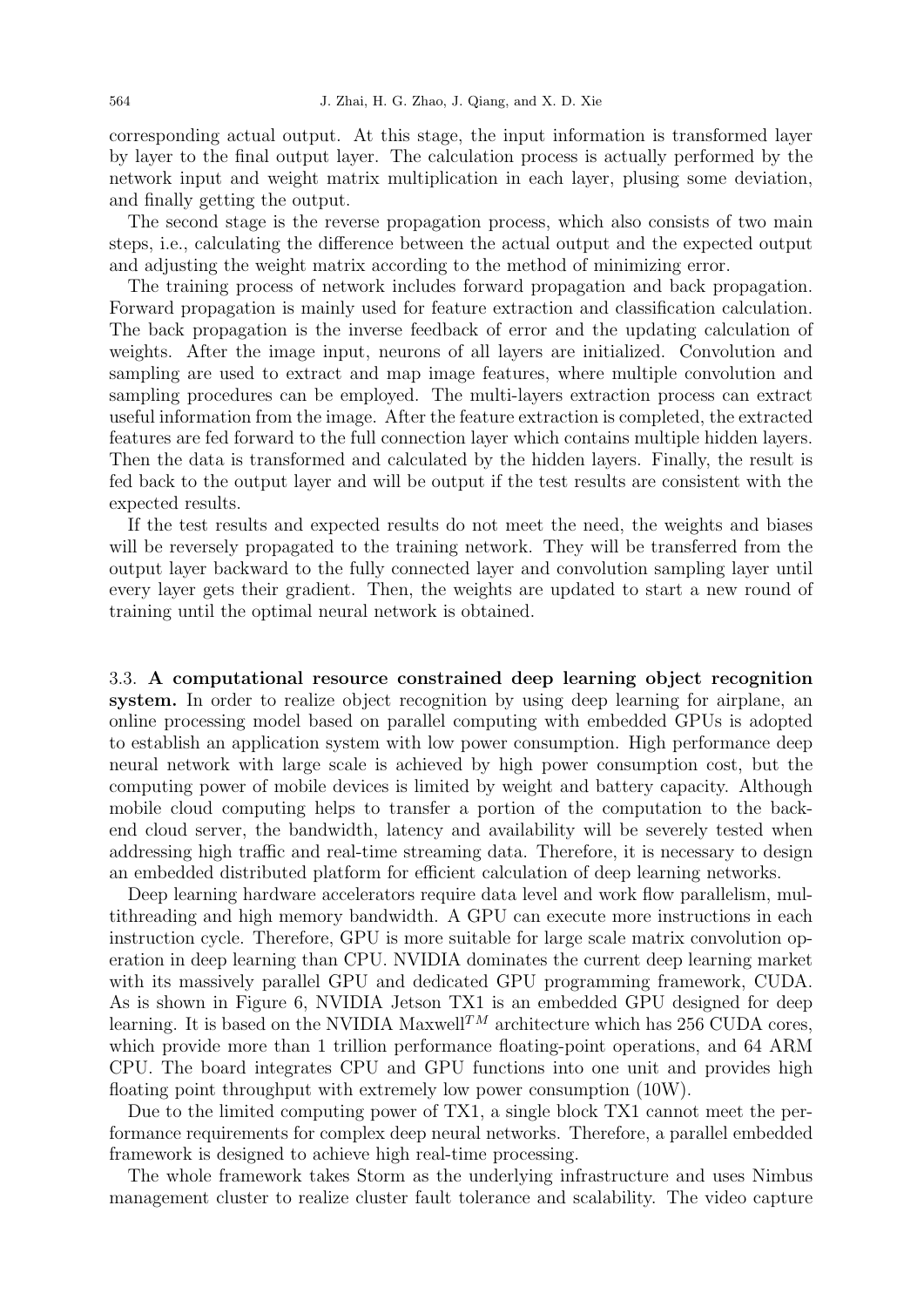module captures real-time video which is decoded after adjusting the size and other operations through the video processing module in ARM CPU which can reduce the workload of GPUs. The decoded frame transits through the network to the image processing module to process each frame. The processing results are sent to the regular and unified storage module for data information integration. By using the self-designed Storm scheduling strategy, a specific bolt runs on a specific device to meet the overall needs.

4. Experimental results and analysis. After using the collected data to train different sizes of deep learning networks off-line, the accuracy and speed of deep learning networks can be compared. The input is HD real-time video (25frames/s), using ARM CPU as the main control unit, Jetson TX1 GPU as the processing unit. With the increasing number of Jetson TX1 GPU modules, the video processing speed is improved. The system is designed through the comprehensive measure of network scale, processing speed and integration costs. The optimized deep learning network model is deployed on the platform. Next, the platform is tested by firstly recording the standby state of the platform and then starting a Jetson TX1 object detection and recording the speed and power consumption on the platform with increasing number of Jetson TX1 one by one.

As shown in table 1, when only one Jetson TX1 is used for object detection, the speed is 11fps and the power consumption is 17W. With the number of boards increasing, the speed and power consumption also increase. When the number of Boards reaches three, the speed reaches 34fps and the power consumption is 46W. This proves that the platform can well meet real-time requirements while it maintains low power consumption and good scalability and thus can be applied to airplane platforms. From the speed power consumption ratio, one can see that with the number of TX1 increasing, the energy efficiency is on the rise while the rise rate is gradually reduced. Consequently, this paper argues that three or four boards can reach the optimal solution for speed and power consumption for the real-time video processing for airplane platforms.

|               |   |                |       | ಲ     |       |      |           |       |     |
|---------------|---|----------------|-------|-------|-------|------|-----------|-------|-----|
| speed(fps)    |   | ΠT             | 23    | 34    | 44    | 54   | 66        | 79    | 90  |
| Power $(W)$   |   | $\overline{ }$ | 27    | 36    | 45    | 53   | 64        | 76    | 83  |
| Power/speed   | - | 0.647          | 0.852 | 0.944 | 0.978 | .019 | $1.031\,$ | 1.039 | 084 |
| ration(fps/W) |   |                |       |       |       |      |           |       |     |

Table 1. The relationship between the number of TX1 and the energy efficiency ratio of the system

For comparison with the proposed platform, the same object detection algorithm is also tested to run on the GTX TITAN X GPU. To achieve the same speed (40fps), the GTX TITAN X GPU requires the power to be 90W and the energy efficiency is 0.450fps/W. One can see that the power needs to be twice as much as that is needed by the proposed platform while the energy efficiency is only half. This comparison shows that the proposed platform in this paper has high efficiency with low power consumption and thus is highly recommended to be applied to the airplane platform for real-time video processing.

5. Conclusion. Considering the limitation of computation resources of the embedded platform, this paper tries to resolve some key problems of optimizing the deep learning algorithm for such kind of devices by proposing an architecture for deep learning using stream processing and embedded GPUs, which effectively improves the accuracy and robustness of object recognition for airplane platforms. The miniaturization and autonomy